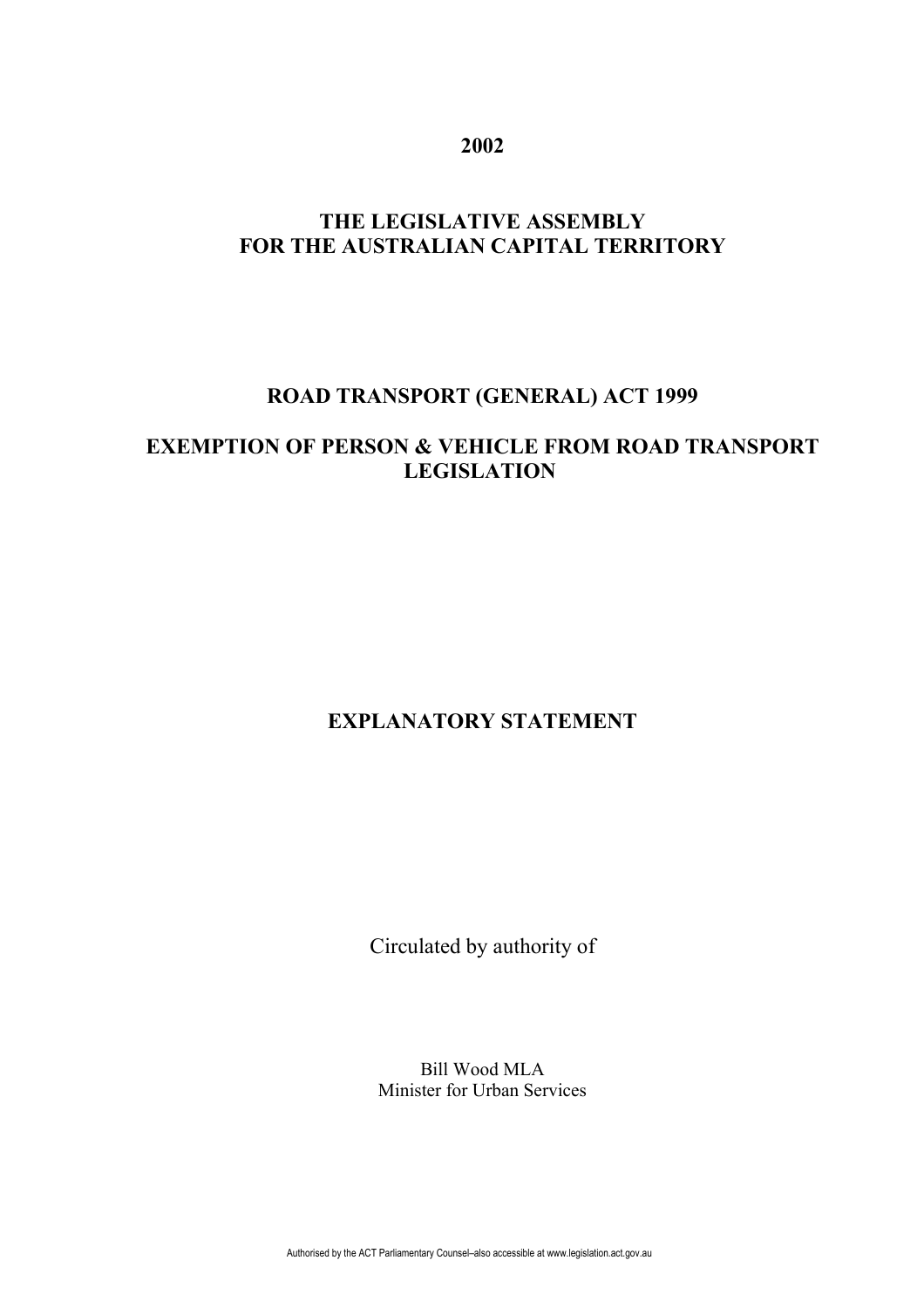#### **AUSTRALIAN CAPITAL TERRITORY**

## **ROAD TRANSPORT (GENERAL) ACT 1999**

## **EXEMPTION OF PERSON & VEHICLE FROM ROAD TRANSPORT LEGISLATION**

#### **DISALLOWABLE INSTRUMENT - DI 2002 -22**

#### **EXPLANATORY STATEMENT**

#### **Overview**

The Road Transport (General) Act 1999 permits the Minister to exclude vehicles, persons or animals from road transport legislation pursuant to sub-section 13(1) of the Road Transport (General) Act 1999.

The principal impact of the exemptions will allow a "stretch" limousine that is constructed with more than 9 seats to operate as a private hire car.

#### **Details**

A private hire car is defined under section 100 of the *Road Transport (General) Act 1999* as a motor vehicle that does not ply for hire and is used for the transport of passengers under contract giving the hirer the exclusive use of the vehicle, but does not include a motor vehicle that is a bus. Under the *Road Transport (Public Passenger Services) Act 2001* a bus is defined as a motor vehicle built mainly to carry people that seats over nine adults (including the driver).

As the stretch limousine has been built to carry 10 people, it must be registered as a bus. This precludes the limousine from operating as a private hire car. Pursuant to sub-section 13(1) of the *Road Transport (General) Act 1999* the vehicle is exempted from the definition of a private hire car to allow the vehicle to operate on an existing private hire car operator's licence issued under section 120 of the *Road Transport (General) Act 1999.*

As the limousine comes under the definition of a bus, when transporting passengers for a fare or other consideration the vehicle is deemed to be conducting a bus service for tour and charter services pursuant to sections 11 and 13 of the *Road Transport (Public Passenger Services) Act 2001* respectively.